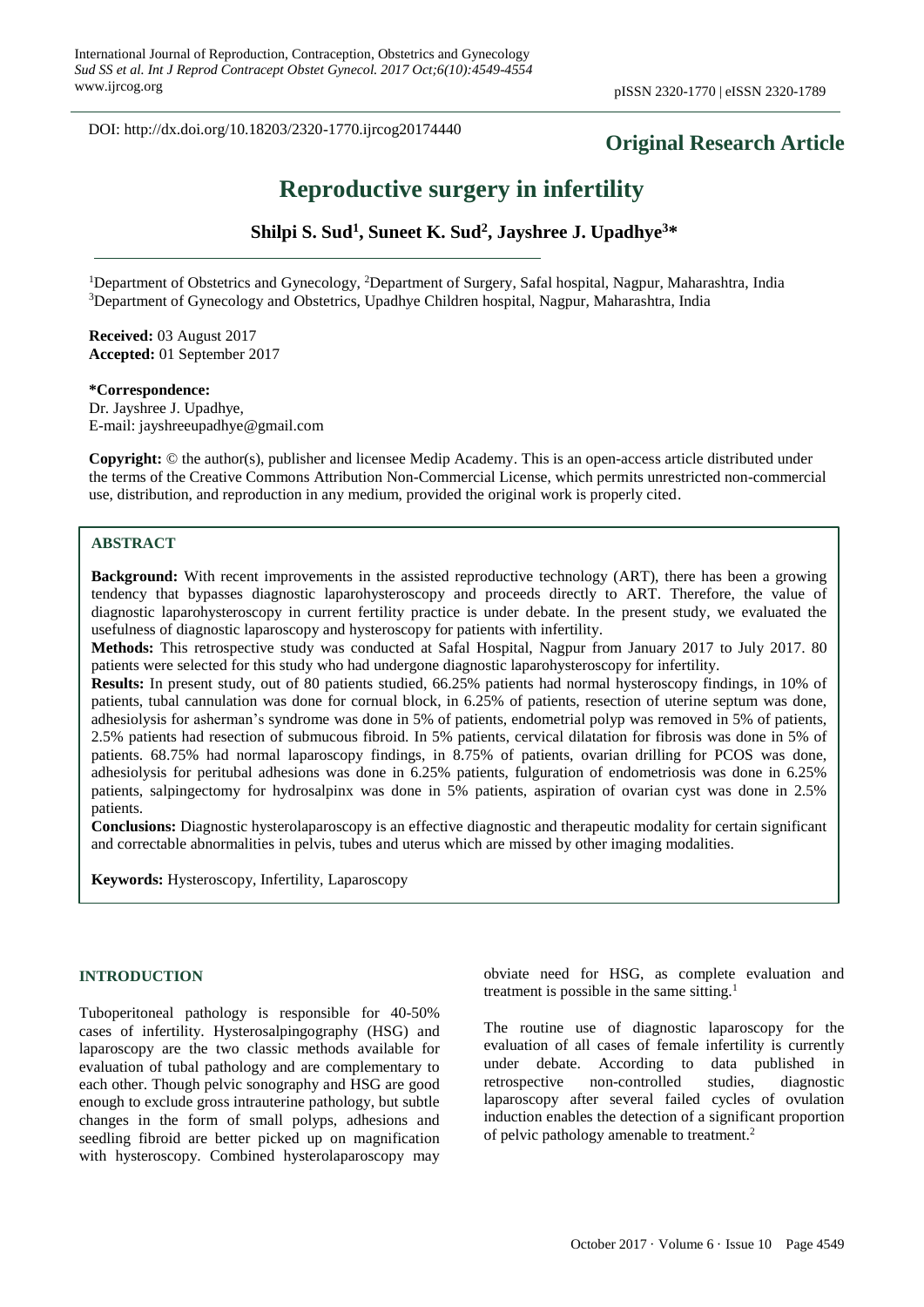The role of laparoscopy before the start of treatment with intrauterine insemination is controversial, according to one RCT..2 Some specific clinical settings, solid evidence is available to recommend the use of diagnostic laparoscopy in current fertility practice.<sup>2</sup>

There is no evidence for an increase in pregnancy rates in assisted reproductive technology cycles following surgical treatment of pelvic adhesions or endometriosis with laparoscopy. If the patient has bilateral visible hydrosalpinges, laparoscopy may be an option for evaluation of the tubes and treatment with salpingectomy in order to enhance the chance of pregnancy before commencing an assisted reproductive technology cycle. Laparoscopic ovarian drilling before assisted reproductive technology may be considered a therapeutic option in polycystic ovary disease patients who previously had severe ovarian hyperstimulation syndrome. Finally, laparoscopy may be useful in replacing the transposed ovaries to their original sites in the pelvic cavity in previously treated cancer patients so that monitoring of the controlled ovarian hyperstimulation and the oocyte aspiration would be much easier during the assisted reproductive technology cycles.<sup>3</sup>

The challenge for the reproductive specialist is to know and utilize reproductive surgery appropriately and effectively in the management of unexplained infertility, endometriosis, myomas, hydrosalpinges, proximal tubal occlusion, adhesions, ectopic pregnancy, tubal reversal, laparoscopic ovarian drilling for polycystic ovarian disease, as an adjunct to assisted reproductive technologies and in other clinical reproductive conditions<sup>4</sup>

Reproductive surgery is more than a competing discipline; it is complementary to the techniques of invitro fertilisation. As a complementary discipline, reproductive surgery covers the field of tubal and ovarian pathology and correction of uterine alterations.<sup>5</sup>

Reproductive surgery could be divided into surgery as a primary treatment for infertility, surgery to enhance invitro fertilisation outcome, and surgery for fertility preservation. A shift has occurred away from surgery as a primary treatment of infertility to surgery playing a crucial part in enhancing in-vitro fertilisation outcome and for fertility preservation. A normal uterine cavity is a prerequisite for implantation, and hysteroscopic correction of intrauterine pathology, including polypectomy, myomectomy and metroplasty, increases the chances of having a successful pregnancy. Management of hydrosalpinx before in-vitro fertilisation treatment by laparoscopic salpingectomy or proximal tubal occlusion increases the in-vitro fertilisation delivery rate. Finally, surgery plays an important role in preservation of fertility. This includes laparoscopic ovarian transposition, ovarian tissue removal for cryopreservation and ovarian transplantation.<sup>6</sup>

Uterine abnormalities, including congenital pathologies, polyps, submucous leiomyomata, intrauterine adhesions, and chronic endometritis, have been reported in 21 to 47% of patients undergoing in vitro fertilization cycles. The position of hysteroscopy in current fertility practice is under debate. Although there are many randomized controlled trials on technical feasibility and patient compliance demonstrating that the procedure is well tolerated and effective in the treatment of intrauterine pathologies, there is no consensus on the effectiveness of hysteroscopic surgery in improving the prognosis of subfertile women. However, in patients with at least two failed cycles of assisted reproductive technology, diagnostic hysteroscopy and, if necessary, operative hysteroscopy is mandatory to improve reproductive outcome. Office hysteroscopy is a powerful tool for the diagnosis and treatment of intrauterine benign pathologies. It is a simple, safe, reproducible, effective, quick, well-tolerated, and low-cost surgical procedure, with no need for an operating room.<sup>7</sup>

The randomized trials do not clearly demonstrate that surgical correction of all intrauterine abnormalities improves IVF outcome. However, published observational studies suggest a benefit for resection of submucosal leiomyomas, adhesions, and endometrial polyps in increasing pregnancy rates.<sup>8</sup>

Expectant management of small and asymptomatic polyps is reasonable in many cases. However, surgical resection of endometrial polyps is recommended in infertile patients prior to treatment in order to increase natural conception or assisted reproductive pregnancy rates. There is mixed evidence regarding the resection of newly diagnosed endometrial polyps during ovarian stimulation to improve the outcomes of fresh in vitro fertilization cycles. Hysteroscopy polypectomy remains the gold standard for surgical treatment.<sup>9</sup>

The introduction of small diameter hysteroscopes and resectoscopes-often no larger than a SIS catheter-now allows most women with abnormal ultrasound findings to undergo a single-stage "see-and-treat" hysteroscopy for the management of endometrial polyps. In order to provide optimal management of endometrial polyps, however, a variety of known and unknown factors must be considered prior to "see-and-treat" hysteroscopy. For a woman wishing to preserve or enhance her fertility, hysteroscopic polypectomy-with care to avoid collateral endometrial damage-remains the standard of care.<sup>9</sup>

In women without a previous history suggestive of tubal disease and who have a normal HSG, it was demonstrated that the probability of clinically relevant tubal disease or endometriosis is very low and that laparoscopy does not seem justified or cost effective. In the minority of these cases, laparoscopy might reveal minimal or mild endometriosis or peritubal adhesions. In these cases, either surgery or medical treatment has not been proven to improve fecundity.<sup>10</sup>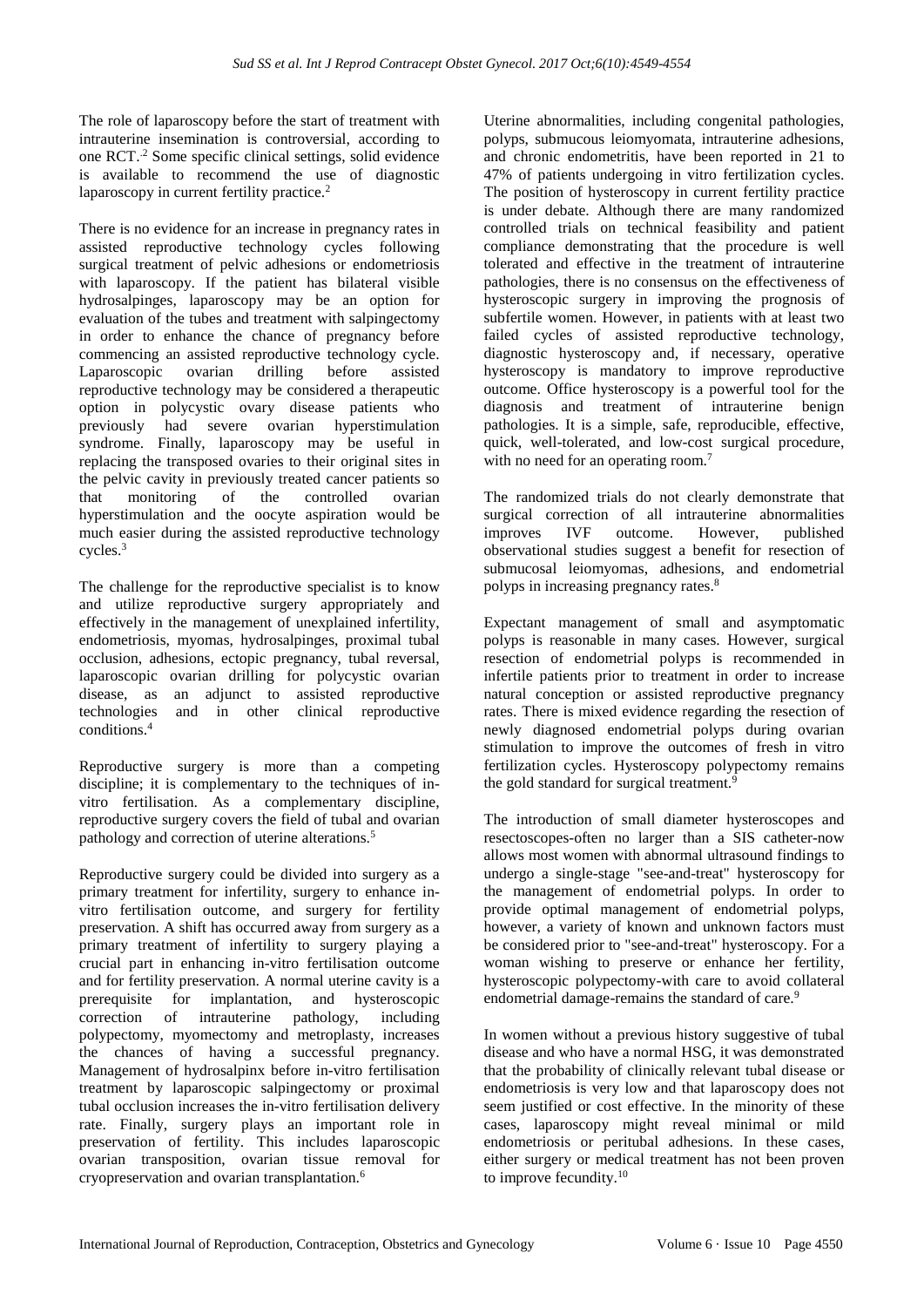# **METHODS**

This study was a retrospective analysis carried out at infertility clinic on 80 women who have undergone laparohysteroscopy for infertility. A total of 80 patients who had undergone laparohysteroscopy for infertility were studied retrospectively. Details of name, age, primary or secondary infertility were noted.

As part of the surgical evaluation, the following were examined-

- Evaluation of the tubes and ovaries.
- Exclusion of endometriosis
- Identification of adhesions
- Inspection of the uterus and the exclusion of fibroids
- Inspection of the appendix, intestine, gall bladder, liver, and upper abdominal cavity
- Examination of uterine cavity for polyp, submucous fibroid,
- Identification of Asherman syndrome

Wherever possible, corrective surgery was done as follows

By hysteroscopy

- Resection of submucous fibroids
- Polypectomy for endometrial polyp
- Resection for uterine septum
- Adhesiolysis for asherman's syndrome

#### By laparoscopy

- Fulguration of endometriosis
- Drilling of PCOS
- Removal of tubo-ovarian mass /ovarian cyst
- Adhesiolysis of peritubal adhesions
- Salpingectomy for hydrosalpinx

Data was collected in excel sheet and studied.

# **RESULTS**

Maximum patients i.e. 34 (42.5%) patients were between 26-30 years, 20 (25%) patients were between 31-35 years, 17 (21.25%) patients were between 36-40 years, 6 (7.5%) patients were between 21-25 years while only 3 (3.75%) of patients were above 40 years of age.

#### **Table 1: Age group.**

| Age group     | <b>No. of patients</b> | $\frac{6}{10}$ |
|---------------|------------------------|----------------|
| $21-25$ years |                        | 7.5            |
| $26-30$ years | 34                     | 42.5           |
| $31-35$ years | 20                     | 25             |
| 36-40 years   | 17                     | 21.25          |
| $>40$ years   |                        | 3.75           |

#### **Table 2: Type of infertility.**

| <b>Type of infertility</b> No. of patients |    |       |
|--------------------------------------------|----|-------|
| Primary                                    | 69 | 86.35 |
| Secondary                                  |    | 13.75 |

In present study, 69 (86.35%) of patients had primary infertility while 11 (13.75%) of patients had secondary infertility.

#### **Table 3: Hysteroscopic procedures done.**

| <b>Hysteroscopic procedures</b>       | No. of patients $\%$        |       |
|---------------------------------------|-----------------------------|-------|
| Normal findings                       | 53                          | 66.25 |
| Tubal cannulation                     | 8                           | 10    |
| Resection of septum                   | 5                           | 6.25  |
| Adhesiolysis for Asherman<br>syndrome |                             | 5     |
| <b>Endometrial Polyp removal</b>      | $\overline{4}$              | 5     |
| Resection of submucous<br>fibroid     | $\mathcal{D}_{\mathcal{L}}$ | 2.5   |
| Cervical dilatation for<br>fibrosis   |                             |       |

In present study, 66.25% patients had normal hysteroscopy findings, in 10% of patients, tubal cannulation was done for corneal block, in 6.25% of patients, resection of uterine septum was done, ahesiolysis for asherman's syndrome was done in 5% of patients, endometrial polyp was removed in 5% of patients, 2.5% patients had resection of submucous fibroid. In 5% patients, cervical dilatation was for fibrosis was done in 5% of patients.

#### **Table 4: Laparoscopic procedures done.**

| <b>Laparoscopic procedures</b>          | No. of<br>patients | $\frac{0}{0}$ |
|-----------------------------------------|--------------------|---------------|
| Normal findings                         | 55                 | 68.75         |
| PCOS drilling                           |                    | 8.75          |
| Adhesiolysis for peritubal<br>adhesions | 5                  | 6.25          |
| Fulguration of endometriosis            | 5                  | 6.25          |
| Salpingectomy for hydrosalpinx          | 4                  | 5             |
| Aspiration of ovarian cyst              | 2                  | 2.5           |
| Removal of TO mass                      | っ                  | 2.5           |

In present study, 68.75% had normal laparoscopy findings, in 8.75% of patients, ovarian drilling for PCOS was done, adhesiolysis for peritubal adhesions was done in 6.25% patients, fulguration of endometriosis was done in 6.25% patients, salpingectomy for hydrosalpinx was done in 5% patients, aspiration of ovarian cyst was done in 2.5% patients while removal of TO mass was done in 2.5% patients.

In present study, hysteroscopic procedures were done in 27 (33.75%) patients while laparoscopic procedures were done in 25 (31.25%).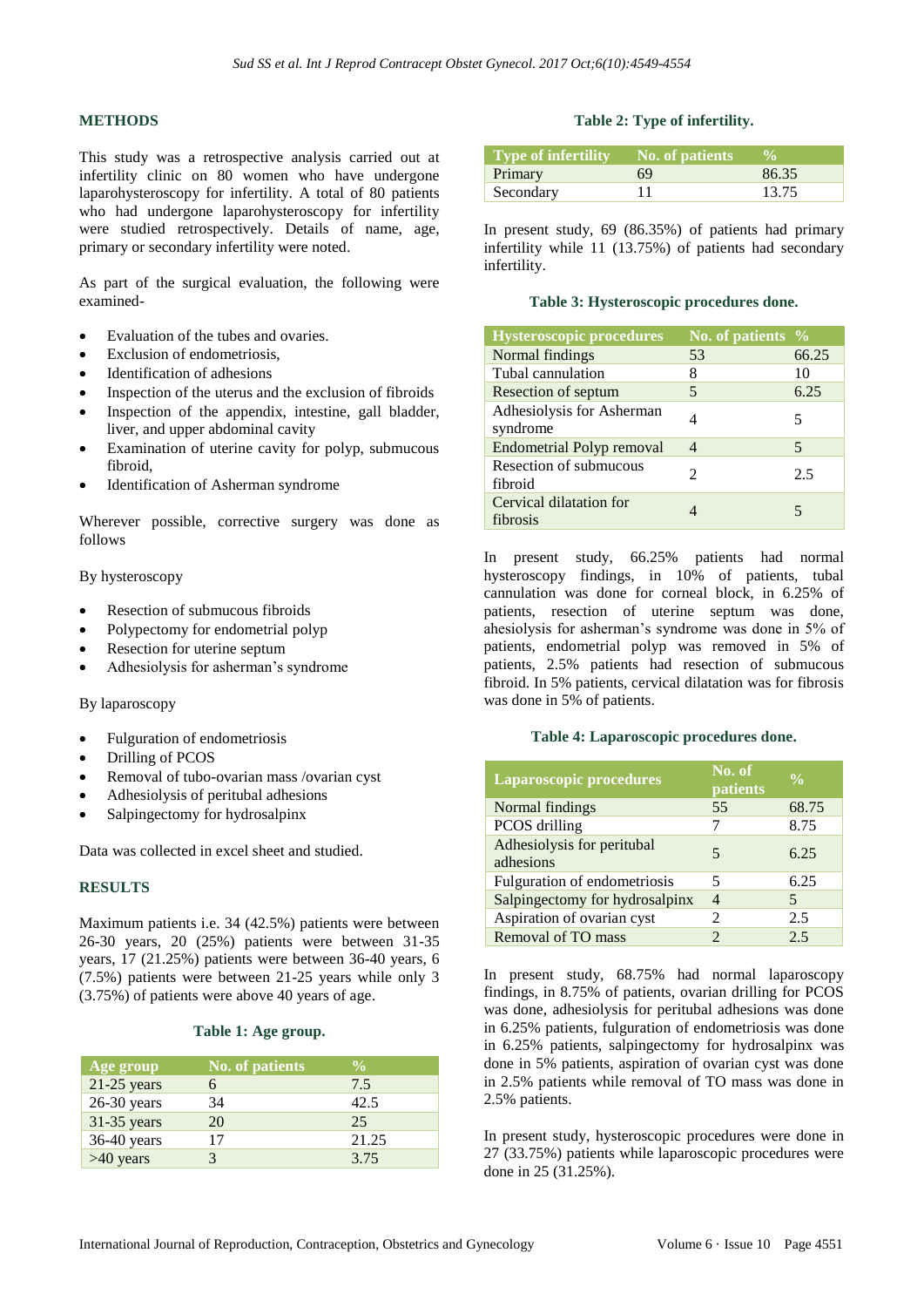#### **Table 5: Total procedures done.**

| <b>Total procedures</b> | No. of patients | $\frac{0}{\alpha}$ |
|-------------------------|-----------------|--------------------|
| Hysteroscopy procedures | - 27            | 33.75              |
| Laparoscopy procedures  | 25              | 31.25              |

#### **DISCUSSION**

In present study, out of 80 patients studied, maximum patients i.e. 34 (42.5%) patients were between 26-30 years, 20 (25%) patients were between 31-35 years, 17 (21.25%) patients were between 36-40 years, 6 (7.5%) patients were between 21-25 years while only 3 (3.75%) of patients were above 40 years of age.

In present study, 66.25% patients had normal hysteroscopy findings, in 10% of patients, tubal cannulation was done for corneal block, in 6.25% of patients, resection of uterine septum was done, adhesiolysis for asherman's syndrome was done in 5% of patients, endometrial polyp was removed in 5% of patients, 2.5% patients had resection of submucous fibroid. In 5% patients, cervical dilatation for fibrosis was done in 5% of patients.

Vaid K et al found that in comparing HSG and Hysteroscopy, uterine findings matched in 66.3% patients. HSG failed to detect uterine pathology in 32.12% patients (62/193) with a sensitivity of 21.3% and specificity of 97.45%. 93% of intrauterine adhesions/polyps were missed on HSG. Hysteroscopic intervention was required in 23.83% cases, adhesiolysis being the commonest. On comparing tubal patency on HSG and laparoscopy, the sensitivity of HSG in detecting bilateral tubal block was 80.6% and specificity of 81.5%. With regard to unilateral tubal block, sensitivity was 34.6% and specificity 89.8%. The agreement between the two was 74%. Pathology such as adhesions, fimbrial agglutination and endometriosis were dealt surgically in 65.8% patients. As per HSG, 112/193 women had both tubes patent and 177 revealed normal uterine cavity. When these 112 women (58.03%) with normal HSG report were further subjected to hysterolaparoscopy, only 35/193 (18.13%) of them actually had normal tubes and uterus; rest 77 women (39.89%) were benefited by one step procedure of hysterolaparoscopic evaluation and intervention and further treatment done.<sup>1</sup>

In present study, 68.75% had normal laparoscopy findings, in 8.75% of patients, ovarian drilling for PCOS was done, adhesiolysis for peritubal adhesions was done in 6.25% patients, fulguration of endometriosis was done in 6.25% patients, salpingectomy for hydrosalpinx was done in 5% patients, aspiration of ovarian cyst was done in 2.5% patients while removal of TO mass was done in 2.5% patients.

Tsuji I found that in 46 (80.7%) of these patients, diagnostic laparoscopy revealed pathologic abnor malities. Specifically, endometriosis and peritubal and/or perifimbrial adhesions were found in 36 (63.2%) and 5 (8.8%) of the patients, respectively. In 8 patients (14.0%), the management plan was switched to ART because of severe tubal diseases. Among the 57 patients, 29 pregnancies (50.9%) were achieved, including 6 ARTmediated pregnancies.<sup>11</sup>

Jozwiak A et al found that in 17 out of 53 (32%) patients who underwent the surgical procedure a clinical pregnancy was diagnosed. 11 out of 53 (20.75%) women became pregnant spontaneously, 6 out of 53 (11.32%) patients became pregnant as a result of assisted reproductive technology (ART) (5 IVF and 1 IUI). The average time from the date of surgical procedure to spontaneous pregnancy amounted to 6 months.<sup>12</sup>

In present study, 69 (86.35%) of patients had primary infertility while 11 (13.75%) of patients had secondary infertility.

In present study, hysteroscopic procedures were done in 27 (33.75%) patients while laparoscopic procedures were done in 25 (31.25%).

Nayak PK et al found that out of 300 cases, 206 (69%) patients had primary infertility. While laparoscopy detected abnormalities in 34% of the cases, significant hysteroscopy findings were noted in 18% of cases. Together, diagnostic hysterolaparoscopy detected abnormalities in 26% of the infertile patients in both groups. While the most common laparoscopic abnormality was endometriosis (14%) and adnexal adhesion (12%) in primary and secondary infertile patients, respectively, hysteroscopy found intrauterine septum as the most common abnormality in both groups. $13$ 

Kabadi YM found that out of 94 cases, 53.1 % patients had primary, 17.1 % patients had secondary infertility, and 29.8 % came for tubal recanalization. As a whole pelvic pathology was confirmed in 51.7 % and intrauterine pathology in 18.1 % patients by hysterolaparoscopy. The most common laparoscopic abnormality detected was ovarian pathology (20.8 %), followed by pelvic inflammatory disease (17.5 %). Tubal block comprised 7.7 % whereas distorted uterus by fibroid in 6.6 % and pelvic endometriosis in 5.4 %. In hysteroscopy, the incidence of uterine anomaly was 13 (13.8 %). Septate uterus is the most common with a mean incidence of approximately 7  $(53.8\%)$ .<sup>14</sup>

Zhang E. et al reported that out of 132 infertile patients included, 71 (53.8%) women had primary infertility and the rest 61 (46.2%) had secondary infertility. Laparoscopic abnormalites were more common than hysteroscopy abnormalites both in primary infertility group and secondary infertility group. Pelvic inflammatory disease (59.09%) and endometriosis (29.55%) were the most common abnormalities in two groups. The most common intrauterine pathology was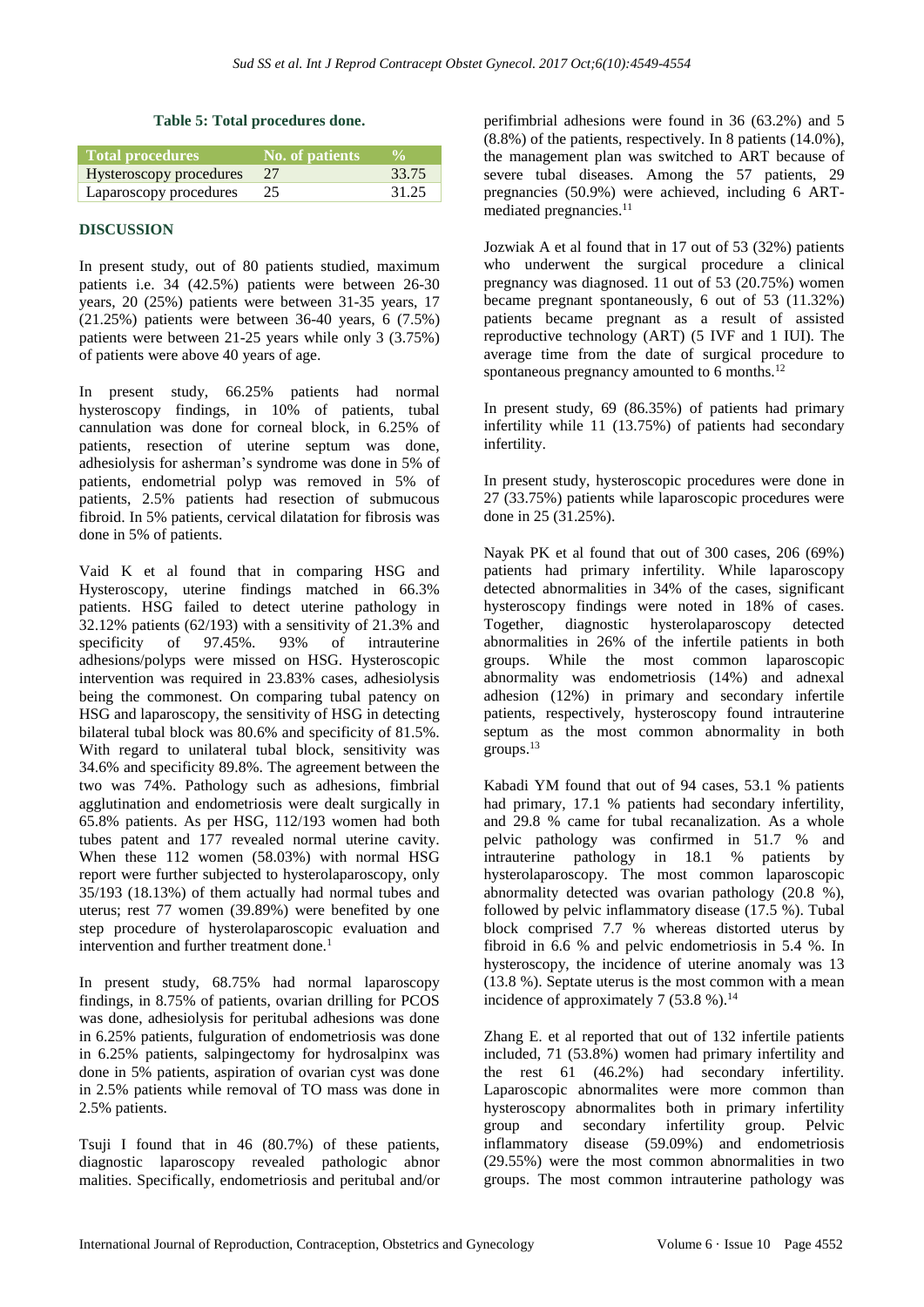uterine polyps and the most common uterine malformation was uterine septum in two groups. Out of 12 patients having malformation uterus, only one was double uterus and double cervical with double vagina. There was no major surgical or anesthetic complication in any of our patients, other than mild abdominal pain.<sup>15</sup>

Nayak PK et al reported that out of 300 cases, 206 (69%) patients had primary infertility. While laparoscopy detected abnormalities in 34% of the cases, significant hysteroscopy findings were noted in 18% of cases. Together, diagnostic hysterolaparoscopy detected abnormalities in 26% of the infertile patients in both groups. While the most common laparoscopic abnormality was endometriosis (14%) and adnexal adhesion (12%) in primary and secondary infertile patients, respectively, hysteroscopy found intrauterine septum as the most common abnormality in both groups.

Bosteels J et al found that hysteroscopic removal of endometrial polyps with a mean diameter of 16 mm detected by ultrasound doubles the pregnancy rate when compared with diagnostic hysteroscopy and polyp biopsy in patients undergoing intrauterine insemination, starting 3 months after the surgical intervention [relative risk  $(RR) = 2.3$ ; 95% confidence interval  $(CI)$ : 1.6-3.2]. In patients with one fibroid structure smaller than 4 cm, there was a marginally significant benefit from myomectomy when compared with expectant management ( $RR = 1.9$ ; 95% CI: 1.0-3.7). Hysteroscopic metroplasty for septate uterus resulted in fewer pregnancies in patients with subfertility when compared with those with recurrent pregnancy loss ( $RR = 0.7$ ; 95%) CI: 0.5-0.9). Randomized controlled studies on hysteroscopic treatment of intrauterine adhesions are lacking. Hysteroscopy in the cycle preceding a subsequent IVF attempt nearly doubles the pregnancy rate in patients with at least two failed IVF attempts compared with starting IVF immediately  $(RR = 1.7; 95\%$ CI: 1.5-2.0).<sup>16</sup>

Di SSA reported that results on pregnancy rate were confirmed in the subgroup analysis of five studies including only women with one or more implantation failures (RR 1.41, 95% CI 1.14-1.75) and three studies where hysteroscopy was performed before the first IVF/ICSI attempt (RR 1.55, 95% CI 1.26-1.91). Comparing operative hysteroscopy for intrauterine abnormalities in infertile women with already diagnosed polyps or fibroids, there was low-quality evidence that operative hysteroscopy increases pregnancy rate (RR 2.13, 95% CI 1.56-2.92). None of the studies comparing operative versus diagnostic hysteroscopy assessed LBR.<sup>17</sup>

Donnez J et al found that hysterosalpingography and laparoscopy were performed in 500 infertile women. Results obtained by both techniques were compared. Taking into consideration only the tubal patency, the present study shows an agreement in 90% of cases. In total of 980 fallopian tubes examined, fimbrial conglutination was suspected in 79 tubes (8%) and diagnosed by laparoscopy in 154 tubes (15.7%). Peritubal adhesions with tubal patency are a frequent pathology (23.8%) and hysterosalpingography alone permits the diagnosis in only 68.8% of the cases confirmed by laparoscopy. Other additional findings by laparoscopy are frequent: endometriosis was found in 124 women. Isolated periovarian adhesions were disclosed in 48 women. The high incidence of unsuspected pathology is an additional support in favor of laparoscopy in each case of infertility.<sup>18</sup>

Fatnassi R reported that the mean age was 32.3years; the mean duration of infertility was 70.47months. Laparoscopy revealed pelvic abnormalities in 45% of cases, dominated by disease tubo-adhesions (23%), endometriosis was found in 6% of cases. These anomalies are considered major in 23% of cases and minor in 22% of cases. Conducting a surgical procedure in the same operating time (adhesiolysis, tubal plastic surgery, electrocoagulation of endometriosis implants) could improve the prognosis of fertility. Only 20 patients were followed among the 45 with pelvic abnormalities, seven pregnancies have been completed (35% of cases).<sup>19</sup>

# **CONCLUSION**

For fertility patients with a suspected diagnosis of endometriosis, fibroids, or polyps, or for those with a history of pelvic infection and also not responding to initial treatment, laparoscopy and hysteroscopy can be used simultaneously to ascertain the state of the uterine cavity

We conclude that diagnostic laparohysteroscopy is beneficial of infertility patients. Indeed, we are able to detect the cause(s) of infertility in the pelvic cavity and to design a suitable management plan, which could lead to pregnancy. Therefore, because of the potential diagnostic and therapeutic benefits, patients with unexplained infertility should undergo diagnostic laparohysteroscopy prior to ART.

*Funding: No funding sources Conflict of interest: None declared Ethical approval: The study was approved by the Institutional Ethics Committee*

# **REFERENCES**

- 1. Vaid K, Mehra S, Verma M, Jain S, Sharma A, Bhaskaran S. Pan endoscopic approach hysterolaparoscopy as an initial procedure in selected infertile women. J Clin Diagn Res. 2014;8(2):95-8.
- 2. Bosteels J, Van Herendael B, Weyers S, D'Hooghe T. The position of diagnostic laparoscopy in current<br>fertility practice. Hum Reprod Update. fertility practice. Hum Reprod 2007;13(5):477-85.